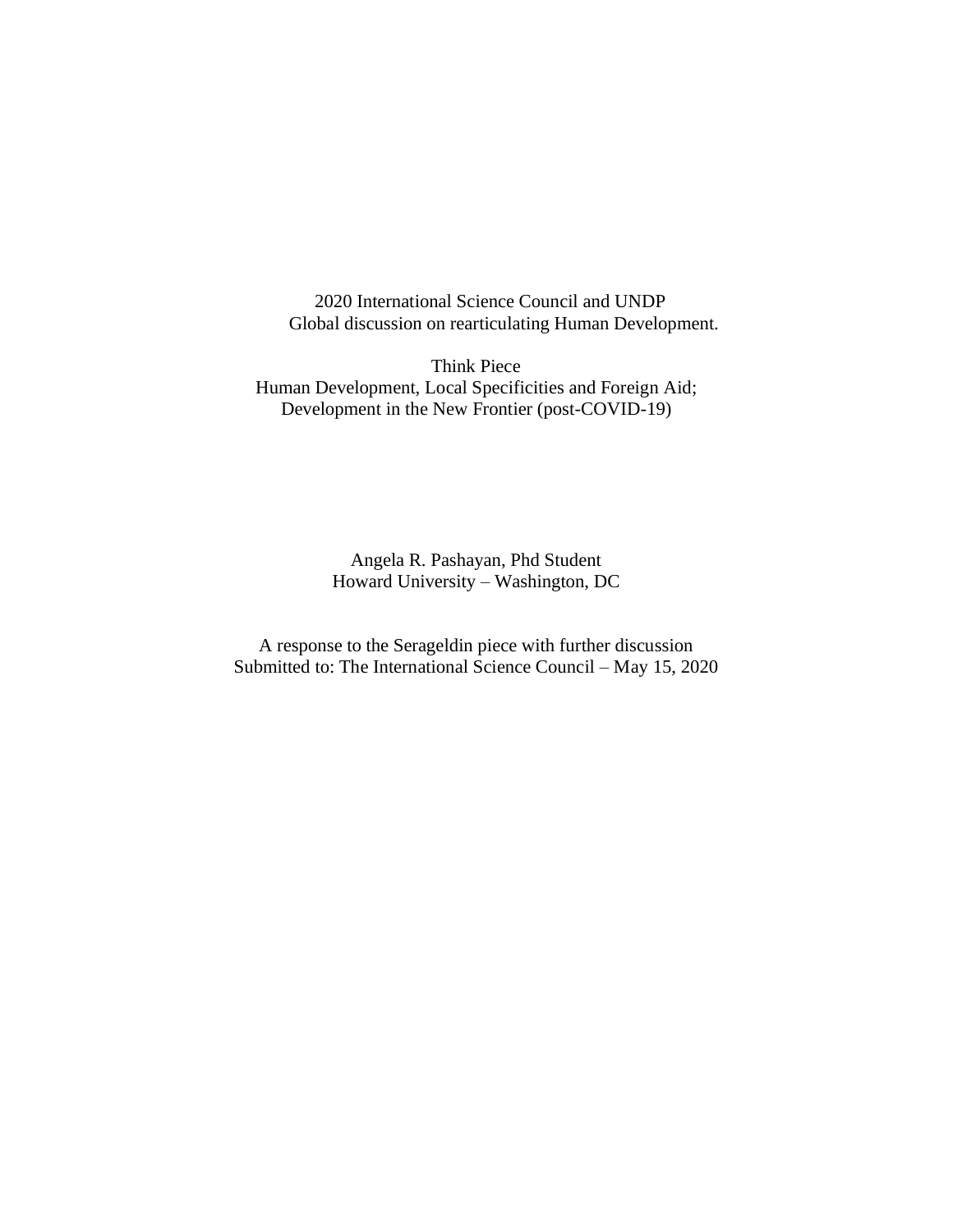I open this think piece with gratitude to Ismail Serageldin. His work has supported human-centered development and made it the benchmark of development programs around the world. His definition of sustainable development is as follows:

> *Sustainable development is development that meets the needs of the present without compromising the ability of future generations to meet their own needs. (Serageldin, 2020)*

From this definition, one can deduce that *education* fulfills the requisition of sustainable development. Education is human capital that cannot be taken from you and is passed down to generations through economic, social, and childrearing decisions made. Perhaps this is why U.S. Foreign Aid launched a long-term campaign on educating the poor, aside from other reasons regarding national security and spreading democratic values (Lancaster, 2006 and Gendzier, 1985). When we look at USAID's definition of human-centered development, we see a shift towards the humanity of those we aim to help:

> *Human-centered design (HCD) is a way of thinking that places the people you're trying to serve and other important stakeholders at the center of the design and implementation process. (USAID, 2018)*

The shift brings pause to the *one-size-fits-all* development model (unauthored-UNESCO, 2013). Education alone does not meet the needs of people who are presently hungry. Education is a long-term gain for those who can afford a roof and daily food while they learn. This brings us to Serageldin's refined definition of sustainable development:

> *Sustainability is to leave future generations as many opportunities as, if not more than, we have had ourselves. (Serageldin, 2020)*

I concur with this definition, yet I wish to add that opportunity is a relative term. Opportunity is based on the normative values of a people. One must take into consideration the opportunity someone has living in a developing country, under governance that is fearful of free trade, with little to no foreign direct investment (FDI) or industry to get a job. In terms of local specificities, take Kenya, for example. In Nairobi, over half the population live in informal settlements (Kenya 2019 Census). Slum-dwellers earn \$1.90/day *inconsistently*. President Jomo Kenyatta of Kenya is beginning to embrace trade and FDI, yet it has not happened at the rate of other African countries such as Mauritius. Thus, there are educated Kenyan's who live in the slums and cannot take advantage of opportunities because they do not exist in their country.

According to USAID's Country Roadmaps to Self-Reliance 2020, Kenya's overall capacity for selfreliance is at .04 on a scale where 1.0 is the highest. Kenya's rating for open and accountable governance is 0.38, trade freedom at 0.37, and liberal democracy at 0.32. In comparison, Mauritius is rated 0.44 for open and accountable governance, 0.88 for trade freedom, and 0.78 for liberal democracy with an overall self-reliance rate of 0.75. Mauritius is a country we typically don't think of as much as we do Kenya. How many times have you met a student from Mauritius vs. a student form Kenya? What happened to all that education we invested in through U.S. Foreign Aid to Kenya…the sustainable development meant to offer opportunities to generations to come?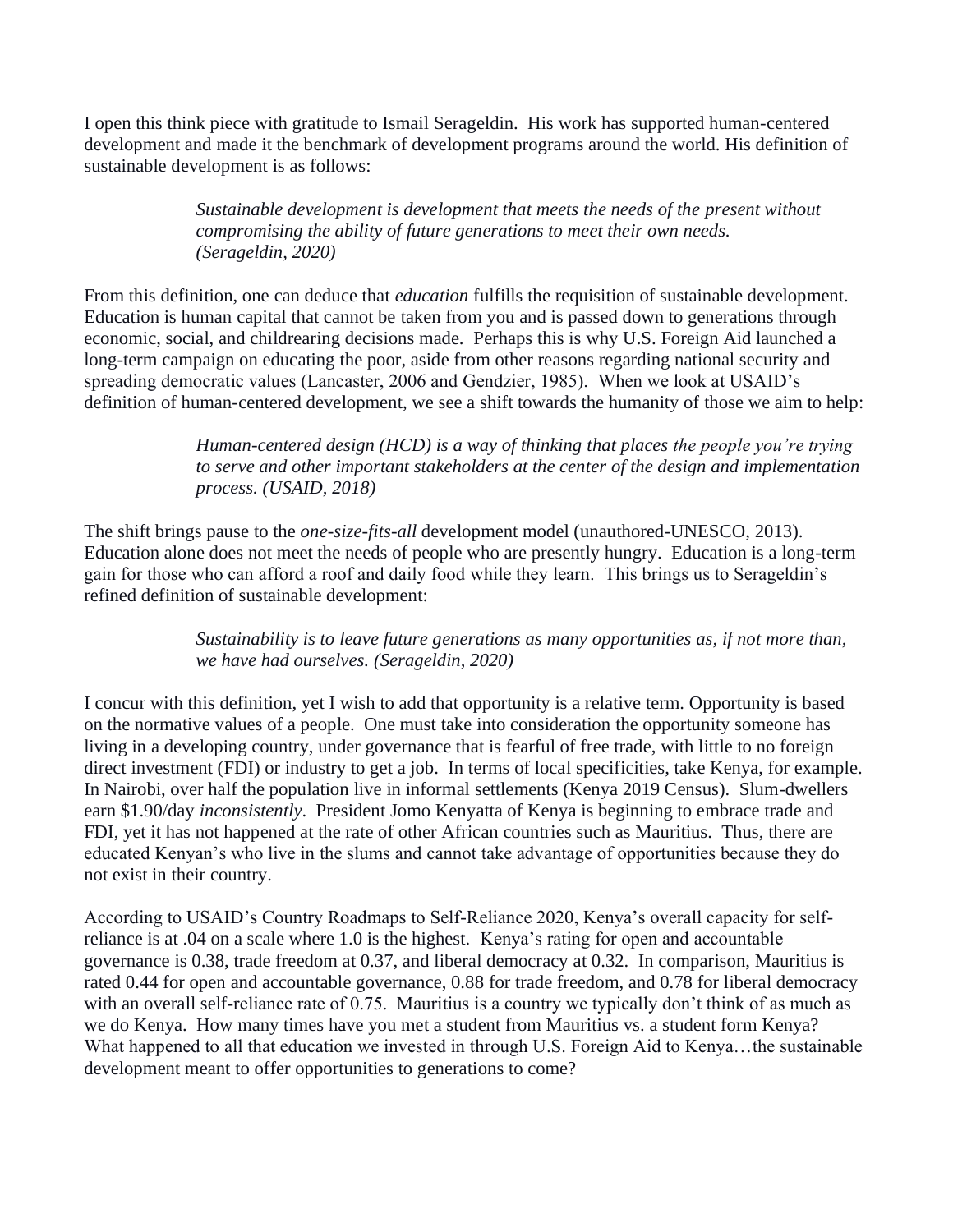My point is that sustainability and human-centered development must evolve to the reality that we are collective in our endeavors, but they must be developed per specificity of culture, geography, and governance. Americans value man-made wealth, while Indigenous cultures value natural wealth. Africans value social wealth, while Europeans value human wealth overall. Russia, China, Australia, South America, and Southeast Asia fall somewhere in between these values, and rightly so. Variation is an integral part of our homeostasis.

Our conceptual understanding of human development remains disjointed. We (the West) seek to help humans increase their potential through opportunities for greater freedom and wellbeing. Yet, we exclude our own growth in human development, which may very well include re-educating ourselves on how best to evolve towards "real" freedom, deciding who we want to be, what to do, and how to live. Post-COVID, the world is a new frontier in which people and human-centered development must evolve. "We" must become authentic in our vision to improve freedom and wellbeing collectively.

The significant challenge for human-centered development today is the lack of embracing the realities of those we wish to help. Human-centered development requires an intervention. The COVID-19 Pandemic has exacerbated poverty globally, and pre-pandemic projections had already revealed that Africa would not meet the UNSGD of poverty reduction by 2030. There were statistics and forecasts, but no pivot in programming to thwart the growing poverty in Sub-Saharan Africa.

Nevertheless, this think-piece is about solutions and authentic innovation. Tomorrow is already here and will be with us indefinitely, as the pandemic awakens us to a new frontier, one where there will be more pandemics….because, like humans, viruses wish to develop too. The key challenge for policymakers and the public is understanding that we must all coordinate and cooperate to keep living on this planet - *scientists already know this*.

I believe now more than ever that the human development approach can inform public debate about current and future challenges primarily because we are all on our knees physically, financially, and socially. No country has escaped the pandemic. The human development approach provides the framework to discuss who we are, how to keep what we've built up, and what we should do to prevent it from being taken away.

The existing blind spot in this approach is the selfishness of sovereign leaders and individuals unable to evolve towards the collectiveness of humankind. The world is interconnected, which means the welfare of its' citizens are interconnected. Leadership must embrace the goal to have healthy citizens with freedom and real opportunity to thrive - it enables the country to thrive as well. Extreme poverty is so 1990's. It's time to evolve. In our changing world, I would define Human Development as the following:

> *Human development is founded on the understanding that we are part of a larger ecosystem that requires balance; a balance exhibited in our cultural and geographical differences, our values, and our preferences on how to live. (Pashayan, 2020)*